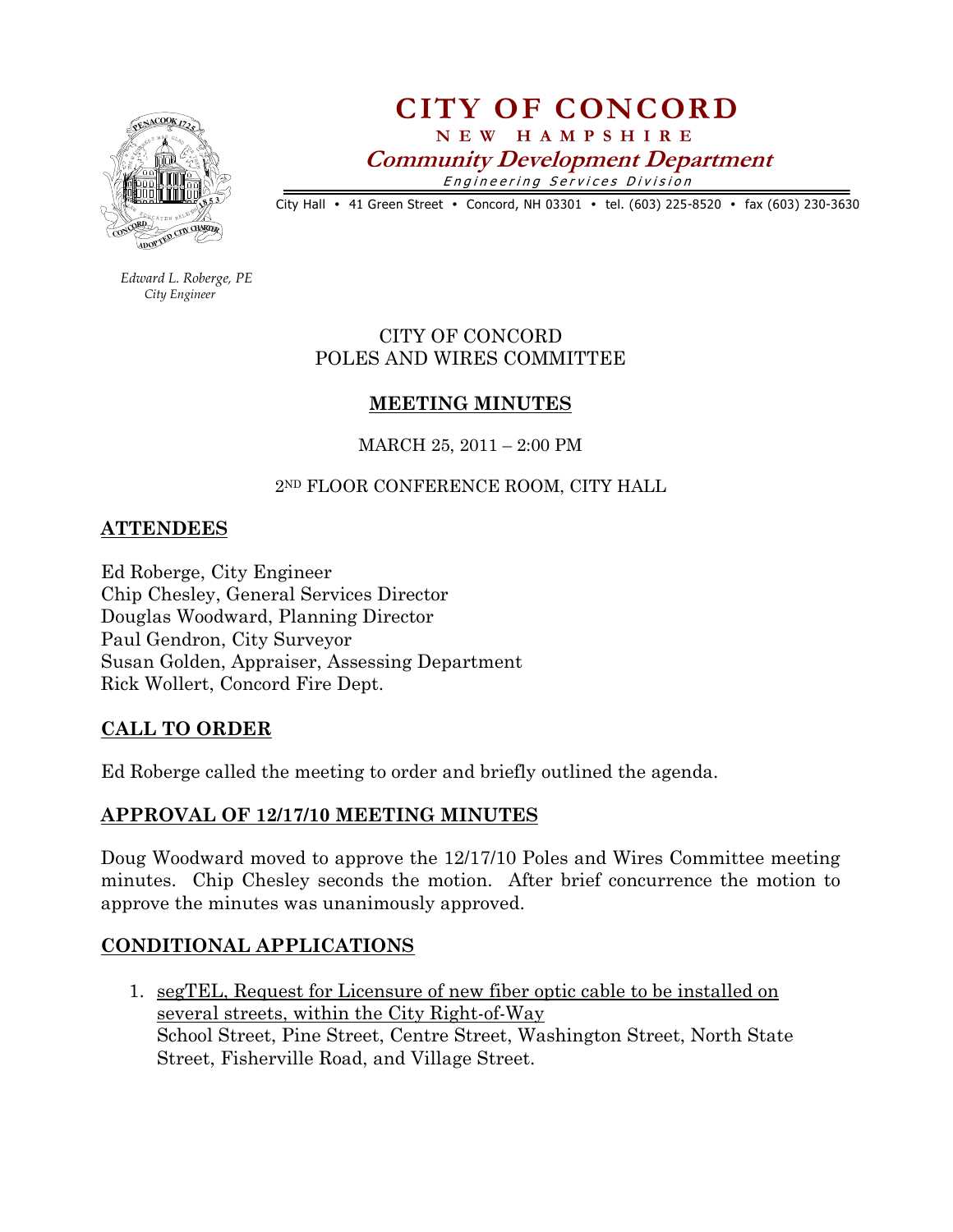Paul Gendron explained that segTEL has submitted eight different packages encompassing a run from the previously approved application at School Street, then easterly along School to Pine Street, northerly on Pine to Centre Street and across Centre to Washington Street, northeasterly on Washington to North State Street, northerly on North State to Fisherville Road, northerly on Fisherville to Village Street, then northerly along Village to the town line with Boscawen. He explains that each street is a separate petition and license, each one subject to the \$10 fee set by statute. He indicates that segTEL included a check with each petition and license. Paul Gendron recommends that segTEL's petitions be accepted.

A brief discussion ensued and Rick Wollert explained the general process that is involved with make ready work, including Fairpoint / Unitil setting new poles, and payment to the City for its make ready work.

Doug Woodward noted that there had been recent discussions regarding future plans for streetscape work in the Penacook area that may require the removal of utility poles and the placement of utilities underground, and its impact on the work planned by segTEL. Ed Roberge concurred and recommended that notice should be made to the applicant or included as a condition to the license.

Ed Roberge noted the existence of redundant pole lines, in addition to the main line run, along North State Street, Fisherville Road, and Village Street and requested that the applicants' utility run not be located along the redundant pole line. In that, Ed Roberge made a motion to accept Paul Gendron's recommendation that the applications be conditionally approved with the following conditions and was seconded by Doug Woodward:

- 1. That the City reserves its rights to require all utilities to go underground as part of the Penacook Streetscape project.
- 2. That segTEL's installation along North State Street, Fisherville Road, and Village Street shall utilize the main line run and not the redundant pole line.
- 3. That segTEL shall make annual reports to the Poles and Wires Committee informing it of the progress of its infrastructure, and shall notify the Committee upon its completion of the project.

### OLD BUSINESS

1. Fairpoint Communications LLC and Unitil Energy Systems, Request for Licensure of one (1) replacement pole on Airport Road, within a City Right-of-Way Airport Road.

Poles and Wires Committee Meeting Minutes March 25, 2011 Page 2 of 3 Paul Gendron explained that at its May 21, 2010, regular meeting, the Committee discussed a proposal by Fairpoint to relocate a pole along Airport Road at Prescott Oil. Prescott had asked Fairpoint to relocate the pole adjacent to its driveway to better accommodate truck access. The Committee accepted the recommendation to conditionally approve the application subject to final approval of the location of the replacement pole. He explained that the final Petition and License had been